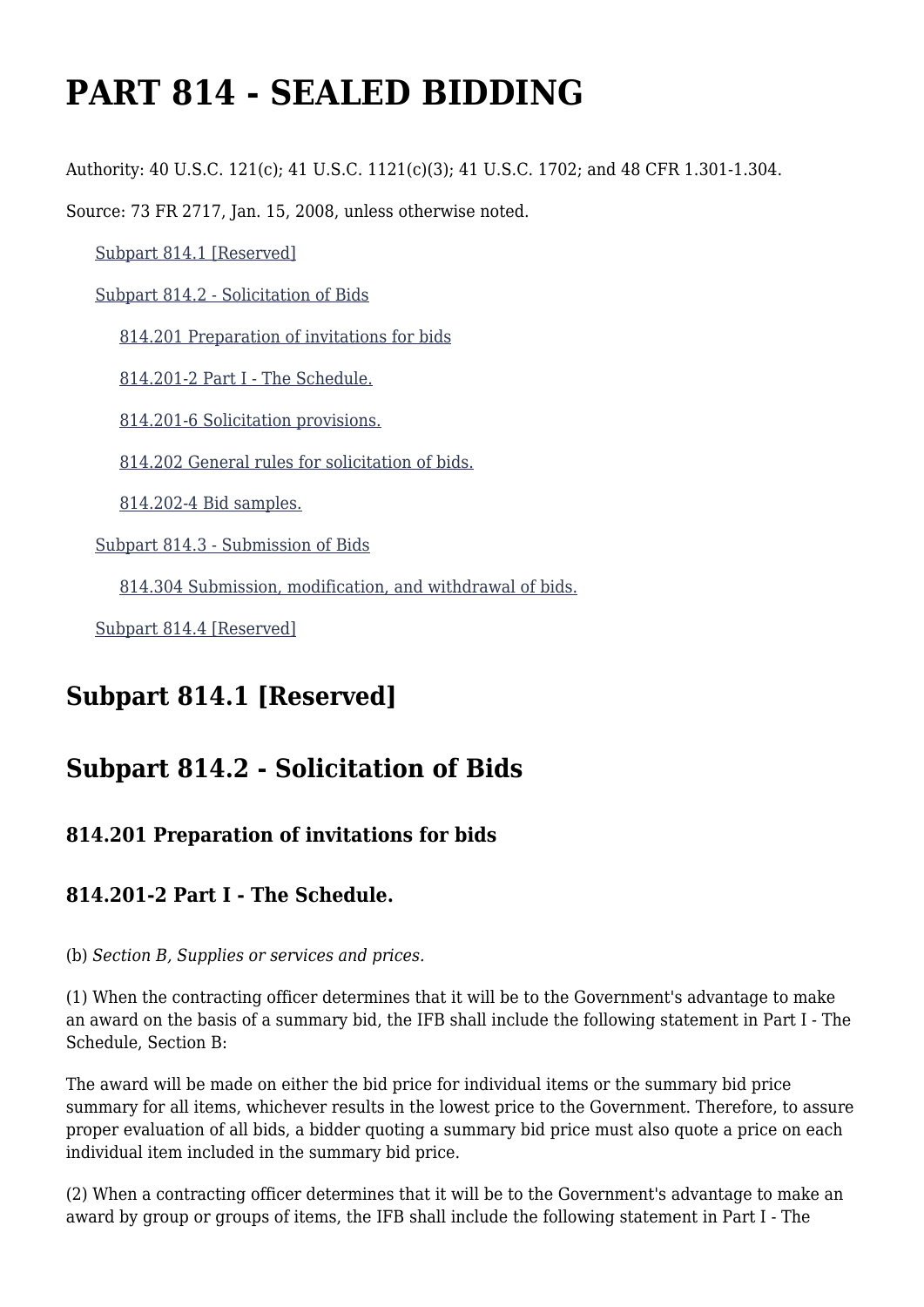Schedule, Section B:

Award shall be made on the basis of the bid price for each identified group of items. The individual price of each line item in the group does not have to be the lowest bid received for that item. This may apply when the items in the group or groups are readily available from sources to be solicited; and one of the following applies:

(i) Furniture or fixtures are required for a single project and uniformity of design is desirable.

(ii) The articles required will be assembled and used as a unit.

## **814.201-6 Solicitation provisions.**

(a) In an invitation for bid for supplies, equipment, or services (other than construction), the contracting officer shall define the extent to which VA will authorize and consider alternate bids.

(1) The contracting officer shall include the provision at 852.214-71, Restrictions on Alternate Item(s), in the invitation when VA will consider an alternate item only where acceptable bids on a desired item are not received or the bids do not satisfy the total requirement. (For construction projects, VA will consider for acceptance an alternate specified only as a part of the basic item.)

(2) The contracting officer shall include the provision at 852.214-72, Alternate Item(s), in the invitation, when VA will consider an alternate item on an equal basis with the item specified. (For construction projects, VA will consider for acceptance an alternate specified only as a part of the basic item.)

(3) In addition to either of the provisions referenced in paragraphs (a)(1) or (2) of this section, the contracting officer shall include the provision at 852.214-73, Alternate Packaging and Packing, in the invitation when bids will be allowed based on different packaging, unit designation, etc.

(b) The contracting officer shall include the provision at 852.214-74, Marking of Bid Samples, in the invitation, along with the provision at FAR 52.214-20, Bid Samples, when the contracting officer determines that samples are necessary to the proper awarding of a contract.

## **814.202 General rules for solicitation of bids.**

### **814.202-4 Bid samples.**

(a) *Policy.* When bid samples are required, the contracting officer shall include a notice in the contract Schedule that requires bidders to submit samples produced by the manufacturer whose products will be supplied under the contract.

(g) *Handling bid samples.*

(1) Samples from successful bids shall be retained for the period of contract performance.

(2) If the contracting officer anticipates a claim regarding the contract, the contracting officer shall require that the bid samples be retained until the claim is resolved. If there are no outstanding claims regarding the contract, the contracting officer may authorize disposal of the samples at the